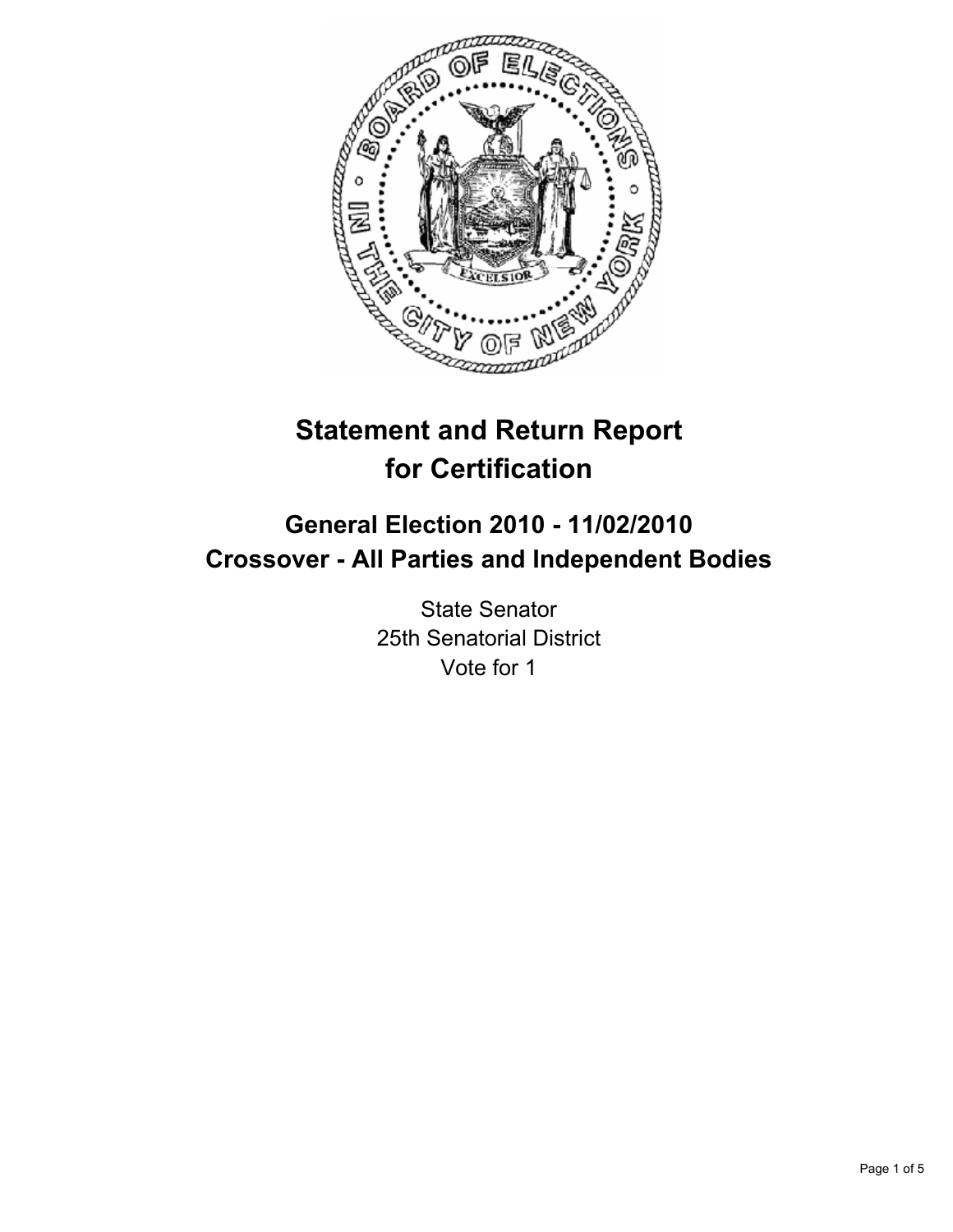

### **New York County**

| PUBLIC COUNTER                       | 37,445           |
|--------------------------------------|------------------|
| <b>EMERGENCY</b>                     | 0                |
| ABSENTEE/MILITARY                    | 834              |
| AFFIDAVIT                            | 1,325            |
| <b>Total Ballots</b>                 | 40,023           |
| DANIEL L SQUADRON (DEMOCRATIC)       | 25,996           |
| JOSEPH A NARDIELLO (REPUBLICAN)      | 5,228            |
| DANIEL L SQUADRON (WORKING FAMILIES) | 3,343            |
| ANDREW BEAVER (WRITE-IN)             | 2                |
| ANYONE BUT (WRITE-IN)                | 1                |
| BILL CLINTON (WRITE-IN)              | 1                |
| CHRIS NELSON (WRITE-IN)              | 1                |
| DAVID PATERSON (WRITE-IN)            | 1                |
| DEVERAX CHATILLON (WRITE-IN)         | 2                |
| DRAGAN SIMIL (WRITE-IN)              | $\mathbf{1}$     |
| JIM LESCZYSKI (WRITE-IN)             | $\mathbf{1}$     |
| JOHN TRINGLE (WRITE-IN)              | $\boldsymbol{2}$ |
| JON STEWART (WRITE-IN)               | 1                |
| JONAS MEKAS (WRITE-IN)               | $\mathbf{1}$     |
| JONATHAN TASINI (WRITE-IN)           | 1                |
| NADER (WRITE-IN)                     | 1                |
| NO NAME (WRITE-IN)                   | 8                |
| NOBODY (WRITE-IN)                    | $\boldsymbol{2}$ |
| NONE OF THE ABOVE (WRITE-IN)         | 6                |
| NONE OF THESE (WRITE-IN)             | $\mathbf{1}$     |
| <b>OSCAR BRETT (WRITE-IN)</b>        | 1                |
| PAT STOH (WRITE-IN)                  | 1                |
| PETER HOWARD (WRITE-IN)              | 2                |
| RUDY GIULIANI (WRITE-IN)             | $\mathbf{1}$     |
| SOMEONE NEW (WRITE-IN)               | 1                |
| TONY AVELLA (WRITE-IN)               | $\mathbf{1}$     |
| VOID (WRITE-IN)                      | 3                |
| ZACHARY WALDMAN (WRITE-IN)           | 1                |
| <b>Total Votes</b>                   | 34,611           |
| Unrecorded                           | 5,412            |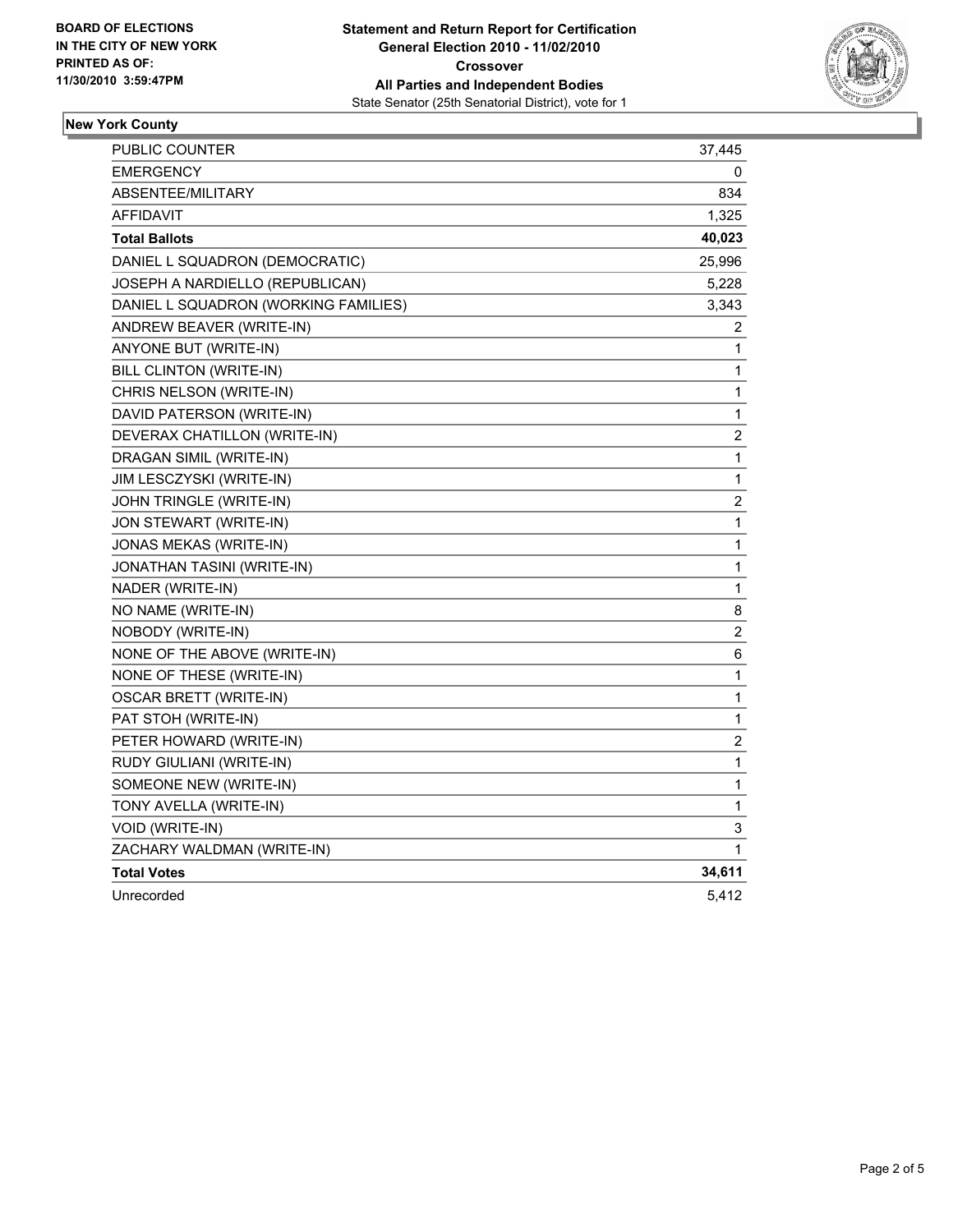

#### **Kings County**

| <b>PUBLIC COUNTER</b>                | 25,042 |
|--------------------------------------|--------|
| <b>EMERGENCY</b>                     | 1      |
| ABSENTEE/MILITARY                    | 599    |
| <b>AFFIDAVIT</b>                     | 685    |
| <b>Total Ballots</b>                 | 26,618 |
| DANIEL L SQUADRON (DEMOCRATIC)       | 17,421 |
| JOSEPH A NARDIELLO (REPUBLICAN)      | 2,989  |
| DANIEL L SQUADRON (WORKING FAMILIES) | 3,725  |
| ANISLE HARRIS (WRITE-IN)             | 1      |
| <b>BRANDON COLE (WRITE-IN)</b>       | 1      |
| HOWARD HARRINGTON (WRITE-IN)         | 1      |
| LORRAINE NELSON (WRITE-IN)           | 1      |
| <b>MARTIN CONNOR (WRITE-IN)</b>      | 3      |
| MICHELE FREEMAN (WRITE-IN)           | 1      |
| MRS. TROY (WRITE-IN)                 | 1      |
| PAT KIERMAN (WRITE-IN)               | 1      |
| ROBERT SUTTON (WRITE-IN)             | 1      |
| <b>Total Votes</b>                   | 24,146 |
| Unrecorded                           | 2,472  |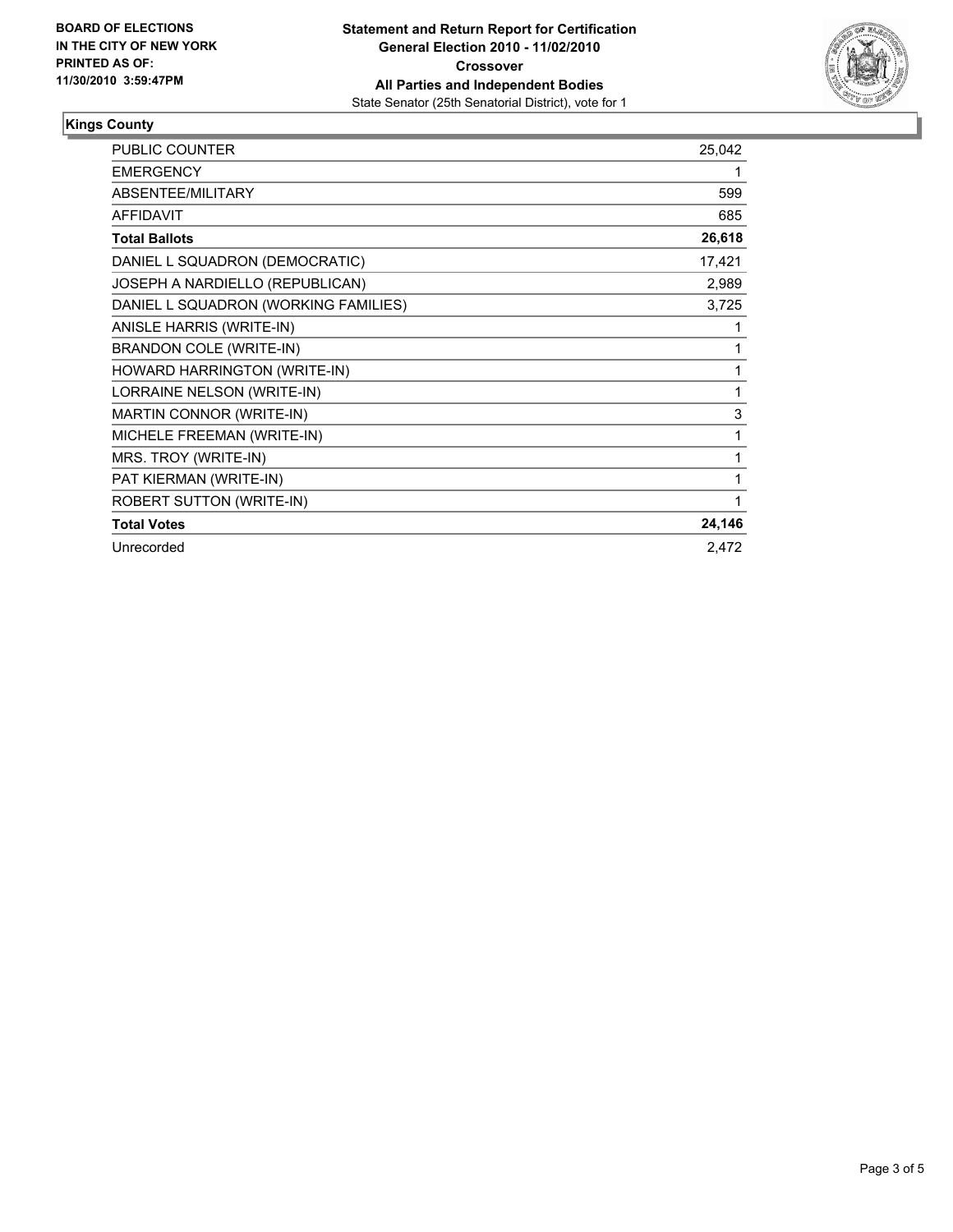

#### **Total for State Senator (25th Senatorial District)**

| <b>Total Votes</b>                    | 58,757         |
|---------------------------------------|----------------|
| ZACHARY WALDMAN (WRITE-IN)            | 1              |
| VOID (WRITE-IN)                       | 3              |
| TONY AVELLA (WRITE-IN)                | 1              |
| SOMEONE NEW (WRITE-IN)                | 1              |
| RUDY GIULIANI (WRITE-IN)              | 1              |
| ROBERT SUTTON (WRITE-IN)              | 1              |
| PETER HOWARD (WRITE-IN)               | 2              |
| PAT STOH (WRITE-IN)                   | 1              |
| PAT KIERMAN (WRITE-IN)                | 1              |
| <b>OSCAR BRETT (WRITE-IN)</b>         | 1              |
| NONE OF THESE (WRITE-IN)              | 1              |
| NONE OF THE ABOVE (WRITE-IN)          | 6              |
| NOBODY (WRITE-IN)                     | 2              |
| NO NAME (WRITE-IN)                    | 8              |
| NADER (WRITE-IN)                      | 1              |
| MRS. TROY (WRITE-IN)                  | 1              |
| MICHELE FREEMAN (WRITE-IN)            | 1              |
| MARTIN CONNOR (WRITE-IN)              | 3              |
| LORRAINE NELSON (WRITE-IN)            | 1              |
| JONATHAN TASINI (WRITE-IN)            | 1              |
| JONAS MEKAS (WRITE-IN)                | 1              |
| JON STEWART (WRITE-IN)                | 1              |
| JOHN TRINGLE (WRITE-IN)               | 2              |
| JIM LESCZYSKI (WRITE-IN)              | 1              |
| HOWARD HARRINGTON (WRITE-IN)          | 1              |
| DRAGAN SIMIL (WRITE-IN)               | 1              |
| DEVERAX CHATILLON (WRITE-IN)          | 2              |
| DAVID PATERSON (WRITE-IN)             | 1              |
| CHRIS NELSON (WRITE-IN)               | 1              |
| BRANDON COLE (WRITE-IN)               | 1              |
| BILL CLINTON (WRITE-IN)               | 1              |
| ANYONE BUT (WRITE-IN)                 | 1              |
| ANISLE HARRIS (WRITE-IN)              | 1              |
| ANDREW BEAVER (WRITE-IN)              | 2              |
| DANIEL L SQUADRON (WORKING FAMILIES)  | 7,068          |
| JOSEPH A NARDIELLO (REPUBLICAN)       | 8,217          |
| DANIEL L SQUADRON (DEMOCRATIC)        | 43,417         |
| <b>Total Ballots</b>                  | 66,641         |
| <b>AFFIDAVIT</b>                      | 1,433<br>2,010 |
| <b>EMERGENCY</b><br>ABSENTEE/MILITARY | 1              |
| PUBLIC COUNTER                        | 62,487         |
|                                       |                |